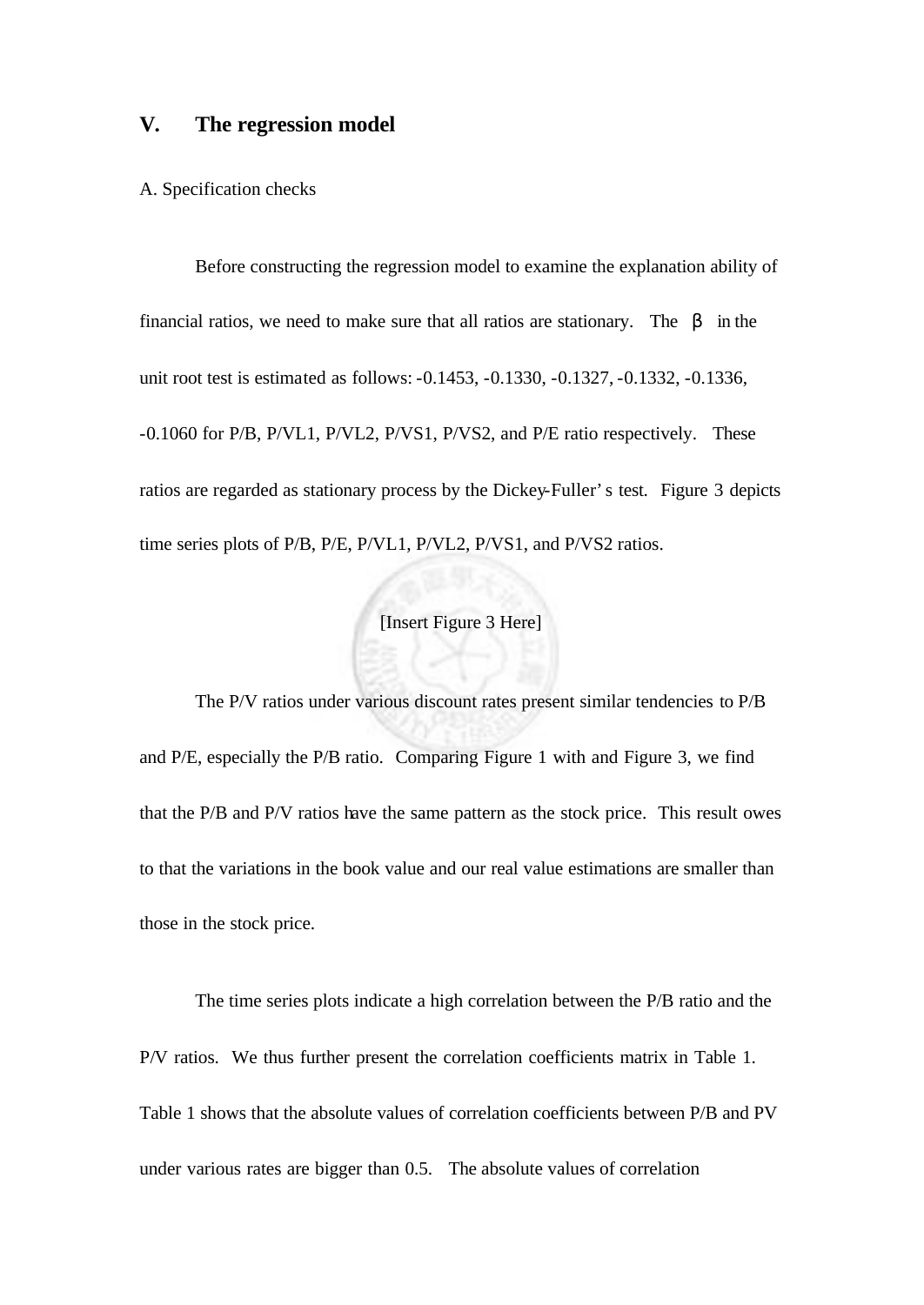coefficients between PVL1 and other estimations of intrinsic values are also bigger than 0.5. The collinearity problem will be taken into account in constructing models.

[Insert Table 1 Here]

B. Establishing the regression model

The industry index is the response variable while the predictors are P/B, P/E, and/or P/V ratios. The three-factor model is

$$
P_t = \mathbf{a} + \mathbf{b}_1 P B_t + \mathbf{b}_2 P E_t + \mathbf{b}_3 P V_t + \mathbf{e}_t.
$$
 (15)

We substitute  $PV_t$  for  $PVS1_t$ ,  $PVS2_t$ ,  $PVL1_t$ , and  $PVL2_t$  respectively in the regression model. The collinearity problem between the P/B ratio and the P/V ratios lead us to construct two-factor model that might be more robust. We also construct uni-variate models to examine the individual P/V ratios' tracking abilities. The uni-variate model constructed by P/B ratio is then compared with each P/V ratio model.

Tables 2 to 5 contain the results. In Table 2, we find that the predictors, P/B and P/V, in the three-factor model are insignificant for the p-value 0.4666 and 0.9356. On the other hand, the predictors in the two-factor model are both significant. The explanation ability indicated by R-square of the model  $(P/B + P/E)$  is a little higher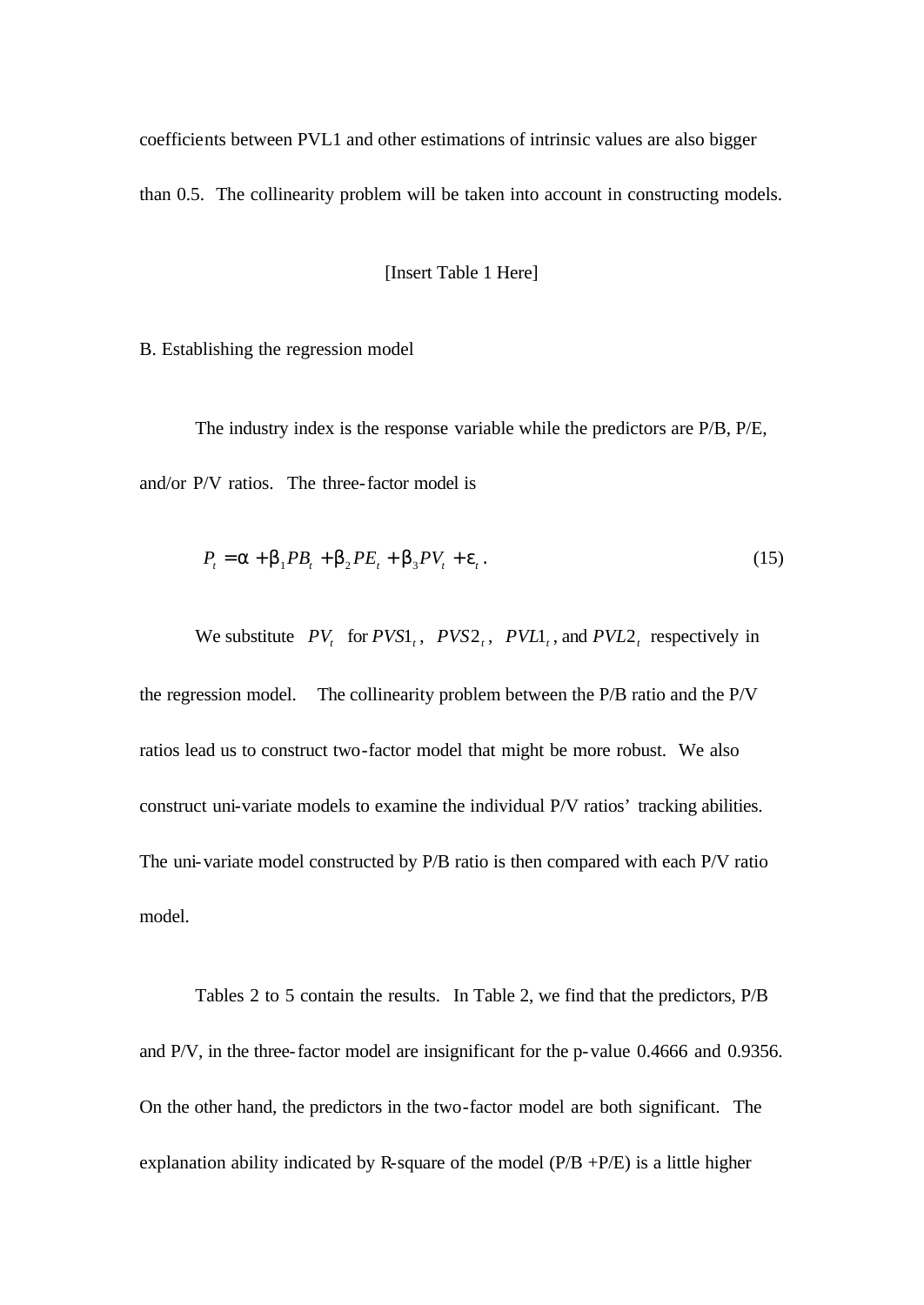than the model ( $P/E + P/V$ ). Similar results exhibit in other tables.

[Insert Tables 2~5 Here]

The major findings from these tables are that the intrinsic value estimations using the residual income valuation method with time-varying rates generate only minor improvements over book values. The differences between two-factor models and uni-variate models are minor. The four discount rates do not make significant differences either. The three-factors model is susceptible to the collinearity problem, on the other hand.

## C. Results and implications

The uni-variate P/V model is a little superior to P/B model with R-square 93% and 91.25% respectively. New financial ratio P/V represents higher explanation ability than the conventional P/B ratio in uni-variate regression. However, the best model is the  $P/B + P/E$  model since it has the highest R-square, with the model  $P/V +$ P/E follow closely. Although these high R-squares could be explained as good tracking abilities of our models, we concern about other reasons that might give rise to the similar tendency between price and financial ratios. For instance, our regression model might boil down to the one using the dependent variable to predict itself if the demonstrators of the financial ratios do not change much. We therefore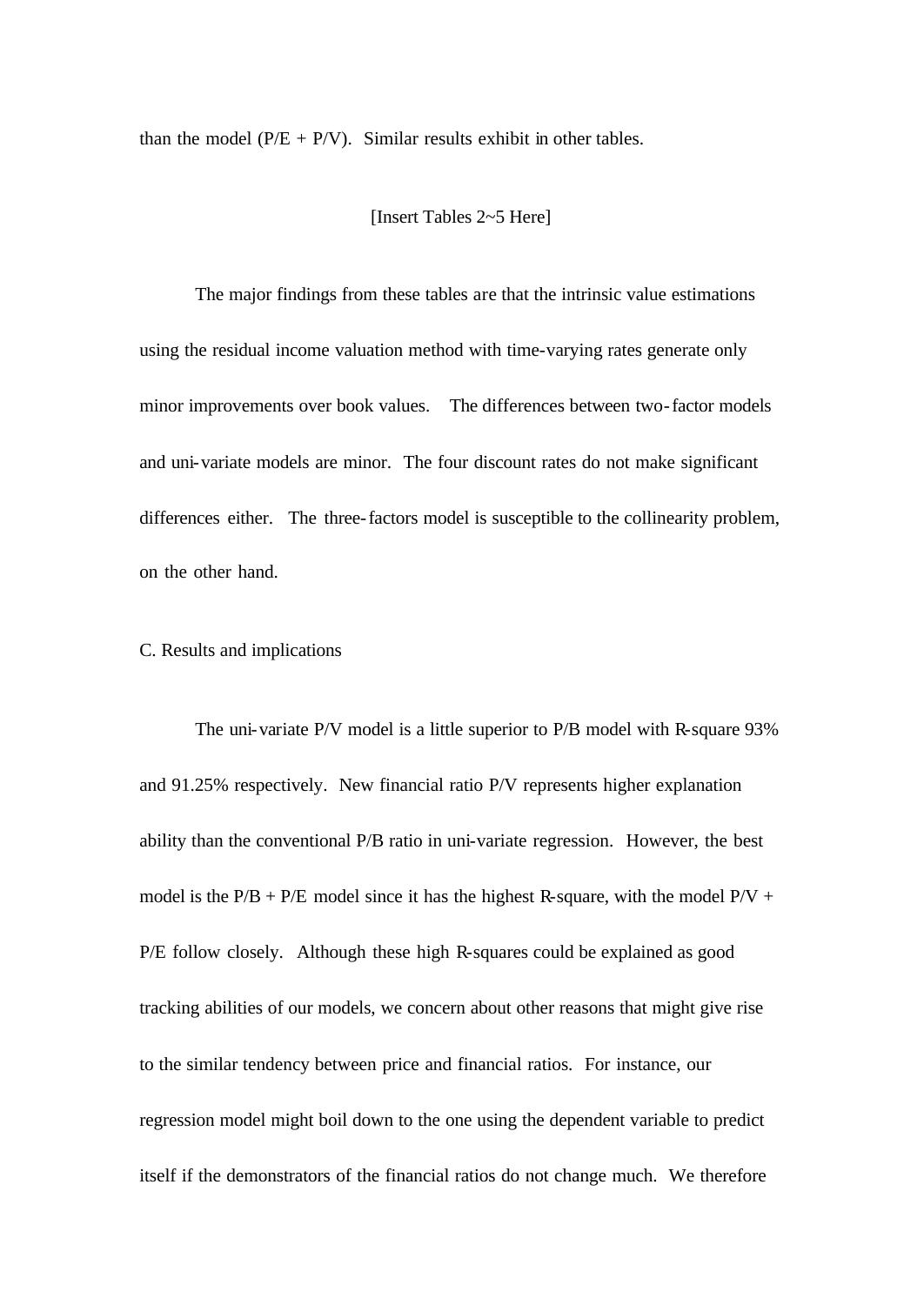decompose the financial ratios and the results are in Table 6. The summary of book value and intrinsic value estimations shows in Table 6.

### [Insert Table 6 Here]

The results in Table 6 show that the variations in the financial ratios are largely determined by the variations in the stock price. The standard error of the stock price 24.7967 is much bigger than those of financial ratios. The book value and other estimators vary in a narrow interval with small standard error (about 3). There is minor difference between our real value estimations, VS1, VS2, VL1, and VL2. The choices for the discount rate hence do not affect our results. Furthermore, the estimators except price display a stationary increment during the sampling period, which confirms the results from Table 6. These results imply that the high explanatory power of our model is not from the financial ratios but from the dependent variable itself.

A possible explanation for the above results could be that insurance companies tend to maintain stable book values to meet the stringent regulation. Volatile book values could attract regulators' attentions or even trigger the intervening mechanism embedded in capital requirements such as the NAIC's risk-based capital system. Managers of insurance companies hence tend to smooth the book values through